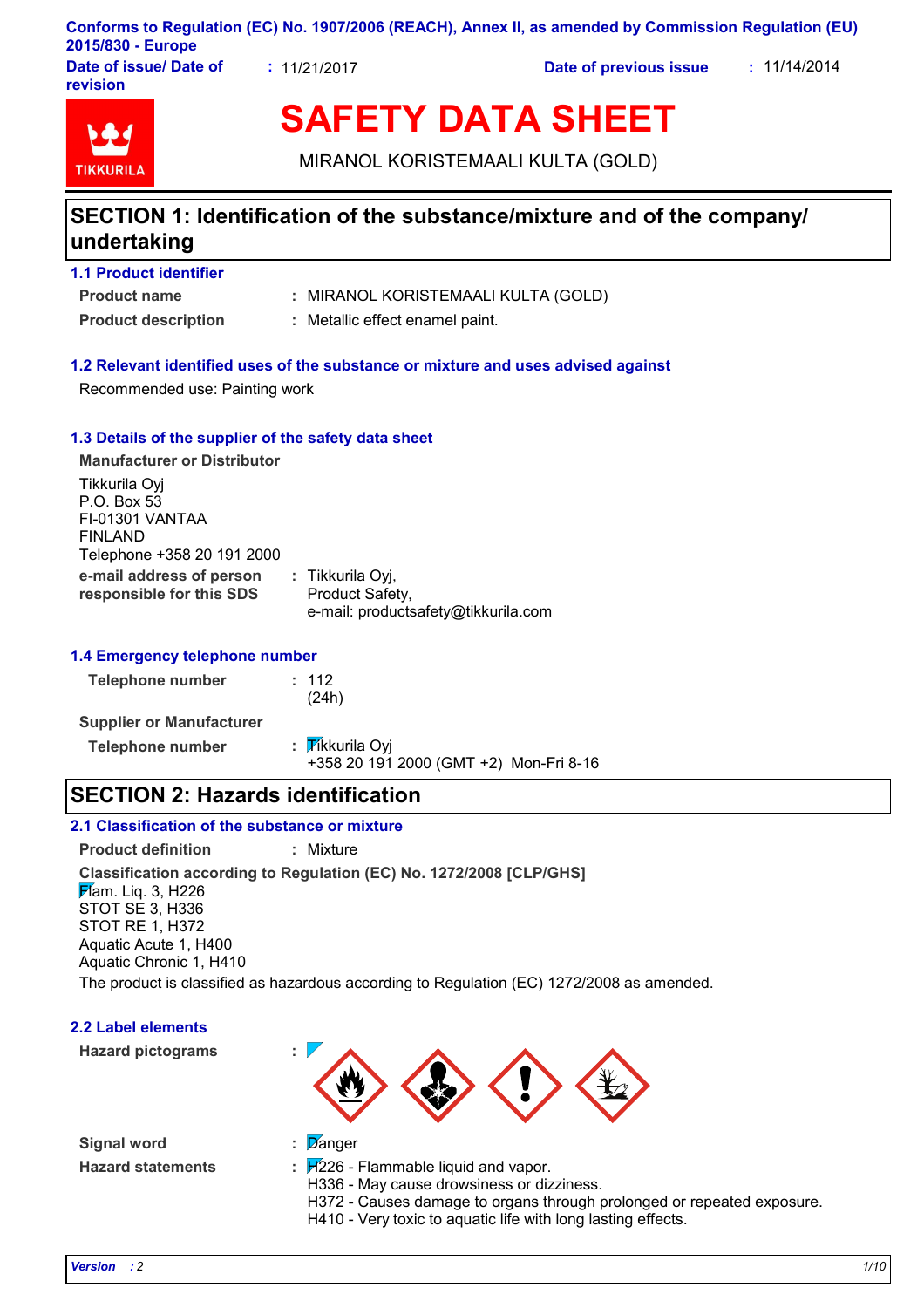| Date of issue/Date of revision                            | 21.11.2017 Date of previous issue                                                                                                                                                                                                                                                  | 14.11.2014. | <b>MIRANOL KORISTEMAALI KULTA</b><br>(GOLD) |  |  |
|-----------------------------------------------------------|------------------------------------------------------------------------------------------------------------------------------------------------------------------------------------------------------------------------------------------------------------------------------------|-------------|---------------------------------------------|--|--|
| <b>Precautionary statements</b>                           |                                                                                                                                                                                                                                                                                    |             |                                             |  |  |
| <b>General</b>                                            | : P101 - If medical advice is needed, have product container or label at hand.<br>P102 - Keep out of reach of children.                                                                                                                                                            |             |                                             |  |  |
| <b>Prevention</b>                                         | $\frac{1}{2}$ P210 - Keep away from sparks and open flames. - No smoking.<br>P260 - Do not breathe vapor.<br>P271 - Use only outdoors or in a well-ventilated area.<br>P273 - Avoid release to the environment.<br>P280 - Wear protective gloves/clothing and eye/face protection. |             |                                             |  |  |
| <b>Response</b>                                           | $\therefore$ $\overline{P}314$ - Get medical attention if you feel unwell.                                                                                                                                                                                                         |             |                                             |  |  |
| <b>Storage</b>                                            | : Not applicable.                                                                                                                                                                                                                                                                  |             |                                             |  |  |
| <b>Disposal</b>                                           | : Not applicable.                                                                                                                                                                                                                                                                  |             |                                             |  |  |
| <b>Hazardous ingredients</b><br><b>Supplemental label</b> | : <i>b</i> y drocarbons, C9-C12, n-alkanes, isoalkanes, cyclics, aromatics (2-25%)<br>: Contains Fatty acids, tall-oil, compds. with oleylamine and isobutyl methacrylate.                                                                                                         |             |                                             |  |  |
| elements                                                  | May produce an allergic reaction.                                                                                                                                                                                                                                                  |             |                                             |  |  |

#### **2.3 Other hazards**

**Other hazards which do : not result in classification**

: None known.

### **SECTION 3: Composition/information on ingredients**

| <b>3.2 Mixtures</b>                                                             | ×,<br>Mixture                                                                       |             |                                                                                                                                                             |              |
|---------------------------------------------------------------------------------|-------------------------------------------------------------------------------------|-------------|-------------------------------------------------------------------------------------------------------------------------------------------------------------|--------------|
|                                                                                 |                                                                                     |             | <b>Classification</b>                                                                                                                                       |              |
| <b>Product/ingredient</b><br>name                                               | <b>Identifiers</b>                                                                  | %           | <b>Regulation (EC) No.</b><br>1272/2008 [CLP]                                                                                                               | <b>Notes</b> |
| bydrocarbons, C9-C12, n-alkanes,<br>isoalkanes, cyclics, aromatics<br>$(2-25%)$ | REACH #: 01-2119458049-33<br>EC: 919-446-0<br>$CAS: -$                              | ≥25 - ≤50   | Flam. Lig. 3, H226<br>STOT SE 3. H336<br>STOT RE 1, H372 (central<br>nervous system (CNS))<br>Asp. Tox. 1, H304<br>Aquatic Chronic 2, H411<br><b>EUH066</b> | H, P         |
| copper                                                                          | REACH #: 01-2119480154-42<br>EC: 231-159-6<br>CAS: 7440-50-8                        | $≥10 - 525$ | Acute Tox. 4, H302<br>Aquatic Acute 1, H400 (M=100)<br>Aquatic Chronic 2, H411                                                                              |              |
| hydrocarbons, C9-C11, n-alkanes,<br>isoalkanes, cyclics, <2% aromatics          | REACH #: 01-2119463258-33<br>EC: 919-857-5<br>$CAS: -$                              | $\leq 5$    | Flam. Lig. 3, H226<br>STOT SE 3, H336<br>Asp. Tox. 1, H304<br><b>EUH066</b>                                                                                 | H, P         |
| zinc powder dust (stabilised)                                                   | REACH #: 01-2119467174-37<br>EC: 231-175-3<br>CAS: 7440-66-6<br>Index: 030-001-01-9 | $\leq 5$    | Aquatic Acute 1, H400 (M=1)<br>Aquatic Chronic 1, H410 (M=10)                                                                                               |              |
| Naphtha (petroleum), hydrotreated<br>heavy                                      | EC: 265-150-3<br>CAS: 64742-48-9<br>Index: 649-327-00-6                             | $\leq$ 3    | Asp. Tox. 1, H304                                                                                                                                           | $H - P$      |
| isobutyl methacrylate                                                           | EC: 202-613-0<br>CAS: 97-86-9<br>Index: 607-113-00-X                                | ≤ $0.3$     | Flam. Lig. 3, H226<br>Skin Irrit. 2, H315<br>Eye Irrit. 2, H319<br>Skin Sens. 1, H317<br>STOT SE 3, H335<br>Aquatic Acute 1, H400 (M=1)                     | D            |
| Fatty acids, tall-oil, compds. with<br>oleylamine                               | REACH #: 01-2119974148-28<br>EC: 288-315-1<br>CAS: 85711-55-3                       | < 0.1       | Eye Dam. 1, H318<br>Skin Sens. 1A, H317<br><b>STOT RE 2, H373</b><br>See Section 16 for the full                                                            |              |
|                                                                                 |                                                                                     |             | text of the H statements<br>declared above.                                                                                                                 |              |

There are no additional ingredients present which, within the current knowledge of the supplier, are classified and contribute to the classification of the substance and hence require reporting in this section.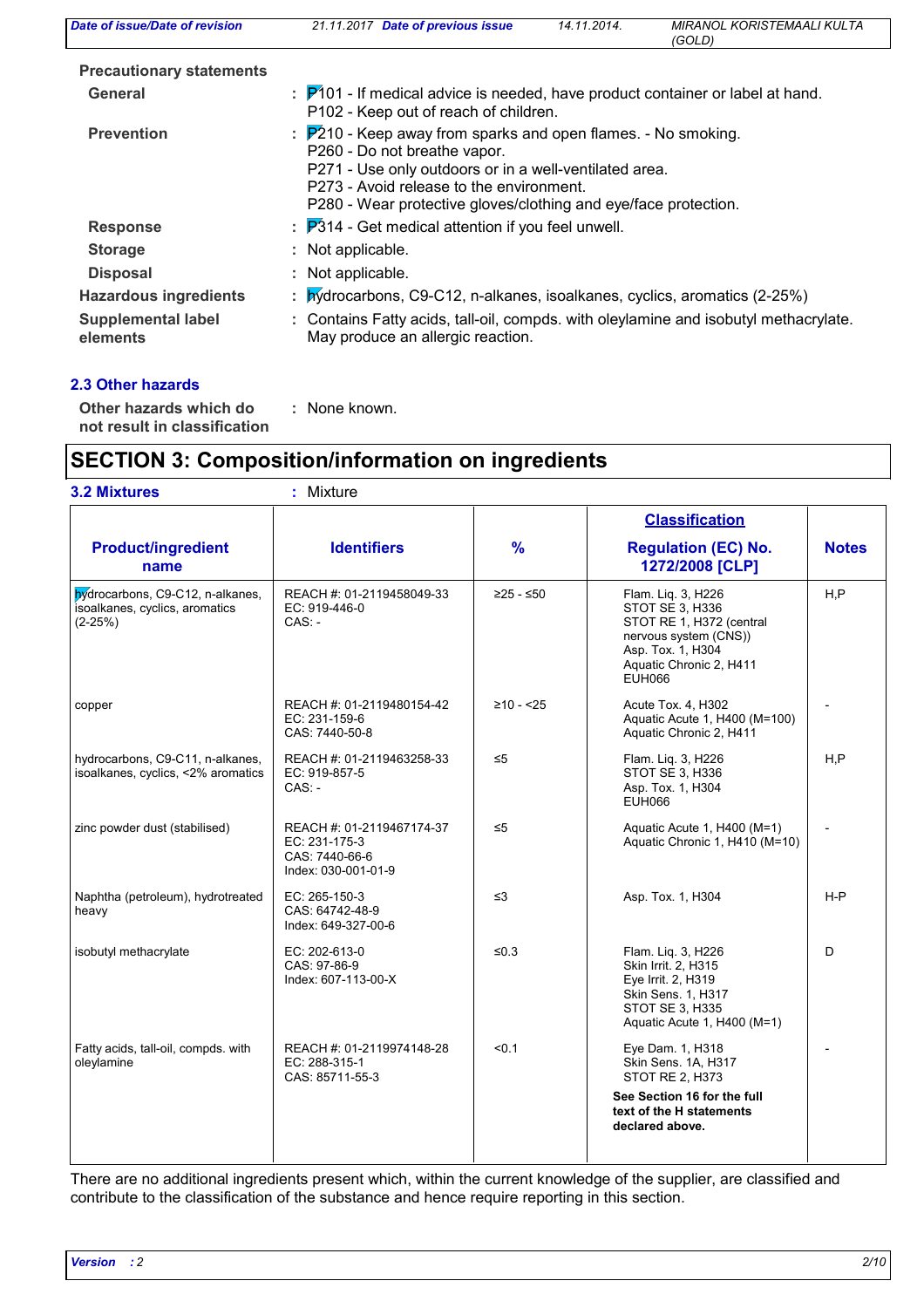| Date of issue/Date of revision | 21.11.2017 Date of previous issue | 14.11.2014. | MIRANOL KORISTEMAALI KULTA |
|--------------------------------|-----------------------------------|-------------|----------------------------|
|                                |                                   |             | (GOLD)                     |

There are no additional ingredients present which, within the current knowledge of the supplier and in the concentrations applicable, are classified as hazardous to health or the environment, are PBTs or vPvBs or have been assigned a workplace exposure limit and hence require reporting in this section.

Occupational exposure limits, if available, are listed in Section 8.

Notes, if applicable, refer to Notes given in Annex VI of 1272/2008/EC.

### **SECTION 4: First aid measures**

#### **4.1 Description of first aid measures**

| General             | : In all cases of doubt, or when symptoms persist, seek medical attention. Show this<br>safety data sheet or label to the doctor if possible.                                                                                                          |
|---------------------|--------------------------------------------------------------------------------------------------------------------------------------------------------------------------------------------------------------------------------------------------------|
| Eye contact         | : Check for and remove any contact lenses. Immediately flush eyes with plenty of<br>lukewarm water, keeping eyelids open. Continue to rinse for at least 20 minutes.<br>Get medical attention.                                                         |
| <b>Inhalation</b>   | : Remove to fresh air. Keep person warm and at rest. If not breathing, if breathing is<br>irregular or if respiratory arrest occurs, provide artificial respiration or oxygen by<br>trained personnel. Get medical attention.                          |
| <b>Skin contact</b> | : Remove contaminated clothing and shoes. Wash skin thoroughly with soap and<br>water or use recognized skin cleanser. Do NOT use solvents or thinners. Get<br>medical attention if symptoms occur.                                                    |
| Ingestion           | : If accidentally swallowed rinse the mouth with plenty of water (only if the person is<br>conscious) and obtain immediate medical attention. Remove to fresh air and keep<br>at rest in a position comfortable for breathing. Do NOT induce vomiting. |

#### **4.2 Most important symptoms and effects, both acute and delayed**

Causes damage to organs through prolonged or repeated exposure.

May cause drowsiness or dizziness.

See Section 11 for more detailed information on health effects and symptoms.

#### **Contains:**

Fatty acids, tall-oil, compds. with oleylamine isobutyl methacrylate May produce an allergic reaction.

#### **4.3 Indication of any immediate medical attention and special treatment needed**

None.

### **SECTION 5: Firefighting measures**

### **5.1 Extinguishing media**

| Suitable extinguishing<br>media                           | : <i>Use</i> an extinguishing agent suitable for the surrounding fire. Recommended:<br>Alcohol resistant foam, CO <sub>2</sub> , powders or water spray/mist.                                                                                                                                                                                                                                  |  |
|-----------------------------------------------------------|------------------------------------------------------------------------------------------------------------------------------------------------------------------------------------------------------------------------------------------------------------------------------------------------------------------------------------------------------------------------------------------------|--|
| Unsuitable extinguishing<br>media                         | : Do not use a direct water jet that could spread the fire.                                                                                                                                                                                                                                                                                                                                    |  |
| 5.2 Special hazards arising from the substance or mixture |                                                                                                                                                                                                                                                                                                                                                                                                |  |
| Hazards from the<br>substance or mixture                  | : Flammable liquid and vapor. Fire will produce dense black smoke. Exposure to<br>decomposition products may cause a health hazard. The vapor/gas is heavier than<br>air and will spread along the ground. Vapors may accumulate in low or confined<br>areas or travel a considerable distance to a source of ignition and flash back.<br>Runoff to sewer may create fire or explosion hazard. |  |
| <b>Hazardous combustion</b><br>products                   | : M/hen exposed to high temperatures, hazardous decomposition products may be<br>produced, such as carbon monoxide and dioxide, smoke, oxides of nitrogen etc.                                                                                                                                                                                                                                 |  |

#### **5.3 Advice for firefighters**

| <b>Special protective actions</b> | Move containers from fire area if this can be done without risk. Use water spray to |
|-----------------------------------|-------------------------------------------------------------------------------------|
| for fire-fighters                 | keep fire-exposed containers cool. This material is hazardous to aguatic organisms. |
|                                   | Fire water contaminated with this material must be contained and prevented from     |
|                                   | being discharged to any waterway, sewer or drain.                                   |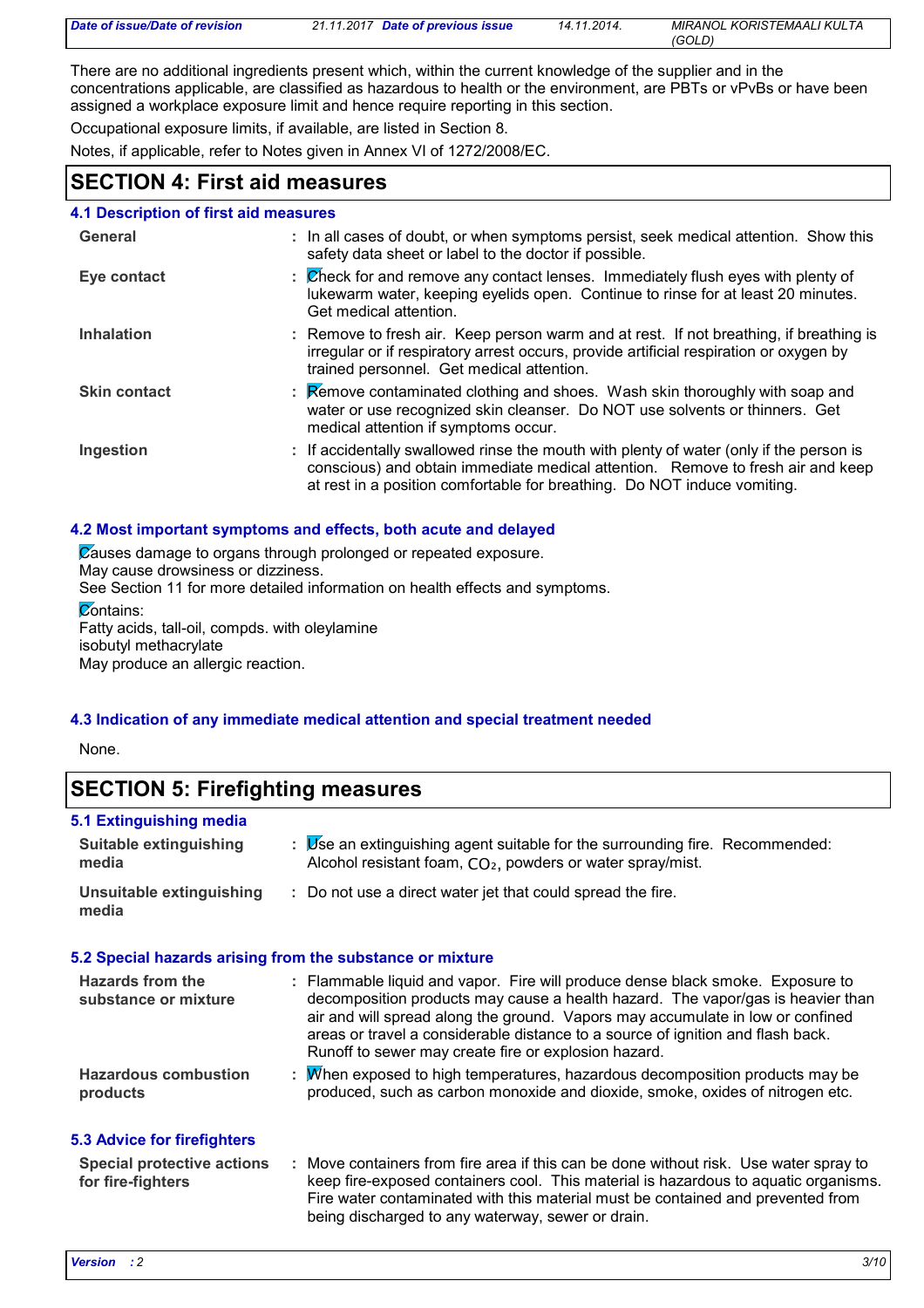| Date of issue/Date of revision                           | 21.11.2017 Date of previous issue                                                                                                                                           | 14.11.2014. | <b>MIRANOL KORISTEMAALI KULTA</b><br>(GOLD) |
|----------------------------------------------------------|-----------------------------------------------------------------------------------------------------------------------------------------------------------------------------|-------------|---------------------------------------------|
| <b>Special protective</b><br>equipment for fire-fighters | : Fire-fighters should wear appropriate protective equipment and self-contained<br>breathing apparatus (SCBA) with a full face-piece operated in positive pressure<br>mode. |             |                                             |

### **SECTION 6: Accidental release measures**

| <b>6.1 Personal precautions,</b>                                | : Provide adequate ventilation. Avoid breathing vapor or mist. Avoid direct skin                                                                                                                                                                                  |
|-----------------------------------------------------------------|-------------------------------------------------------------------------------------------------------------------------------------------------------------------------------------------------------------------------------------------------------------------|
| protective equipment and                                        | contact with product. See Section 8 for information on appropriate personal                                                                                                                                                                                       |
| emergency procedures                                            | protective equipment.                                                                                                                                                                                                                                             |
| <b>6.2 Environmental</b>                                        | : Hazardous to aguatic environment. Do not allow to enter drains, water courses or                                                                                                                                                                                |
| <b>precautions</b>                                              | soil.                                                                                                                                                                                                                                                             |
| 6.3 Methods and materials<br>for containment and<br>cleaning up | : Contain and collect spillage with non-combustible, absorbent material e.g. sand,<br>earth, vermiculite or diatomaceous earth and place in container for disposal<br>according to local regulations. Preferably clean with a detergent. Avoid using<br>solvents. |
| 6.4 Reference to other                                          | : See Section 1 for emergency contact information.                                                                                                                                                                                                                |
| <b>sections</b>                                                 | See Section 13 for additional waste treatment information.                                                                                                                                                                                                        |

### **SECTION 7: Handling and storage**

| <b>7.1 Precautions for safe</b><br>handling                                          | : Vapors are heavier than air and may spread along floors. Vapors may form explosive<br>mixtures with air. Prevent the creation of flammable or explosive concentrations of<br>vapors in air and avoid vapor concentrations higher than the occupational exposure<br>limits. Isolate from sources of heat, sparks and open flame. In addition, the product<br>should only be used in areas from which all naked lights and other sources of ignition<br>have been excluded. Electrical equipment should be protected to the appropriate<br>standard. Mixture may charge electrostatically: always use earthing leads when<br>transferring from one container to another. No sparking tools should be used.<br>Avoid contact with skin and eyes. Avoid breathing vapor. Avoid inhalation of dust<br>from sanding. Wear appropriate respirator when ventilation is inadequate. See<br>Section 8 for information on appropriate personal protective equipment. Eating,<br>drinking and smoking should be prohibited in areas where this material is handled<br>and stored. Wash hands before breaks and immediately after handling the product.<br>Avoid release to the environment. |  |
|--------------------------------------------------------------------------------------|-----------------------------------------------------------------------------------------------------------------------------------------------------------------------------------------------------------------------------------------------------------------------------------------------------------------------------------------------------------------------------------------------------------------------------------------------------------------------------------------------------------------------------------------------------------------------------------------------------------------------------------------------------------------------------------------------------------------------------------------------------------------------------------------------------------------------------------------------------------------------------------------------------------------------------------------------------------------------------------------------------------------------------------------------------------------------------------------------------------------------------------------------------------------------------------|--|
| <b>7.2 Conditions for safe</b><br>storage, including any<br><b>incompatibilities</b> | : Store in original container protected from direct sunlight in a dry, cool and well-<br>ventilated area, away from incompatible materials (see Section 10) and food and<br>drink. No smoking. Store and use away from heat, sparks, open flame or any other<br>ignition source. Keep container tightly closed. Containers that have been opened<br>must be carefully resealed and kept upright to prevent leakage. Recommended<br>storage temperature is $+5^{\circ}$ C $+25^{\circ}$ C. Store in accordance with local regulations.                                                                                                                                                                                                                                                                                                                                                                                                                                                                                                                                                                                                                                             |  |
| 7.3 Specific end use(s)                                                              | : None.                                                                                                                                                                                                                                                                                                                                                                                                                                                                                                                                                                                                                                                                                                                                                                                                                                                                                                                                                                                                                                                                                                                                                                           |  |

### **SECTION 8: Exposure controls/personal protection**

#### Recommended monitoring : If this product contains ingredients with exposure limits, personal, workplace **procedures** No exposure limit value known. **Occupational exposure limits** atmosphere or biological monitoring may be required to determine the effectiveness of the ventilation or other control measures and/or the necessity to use respiratory protective equipment. **PNECs 8.1 Control parameters DNELs/DMELs** No DNELs/DMELs available.

No PNECs available.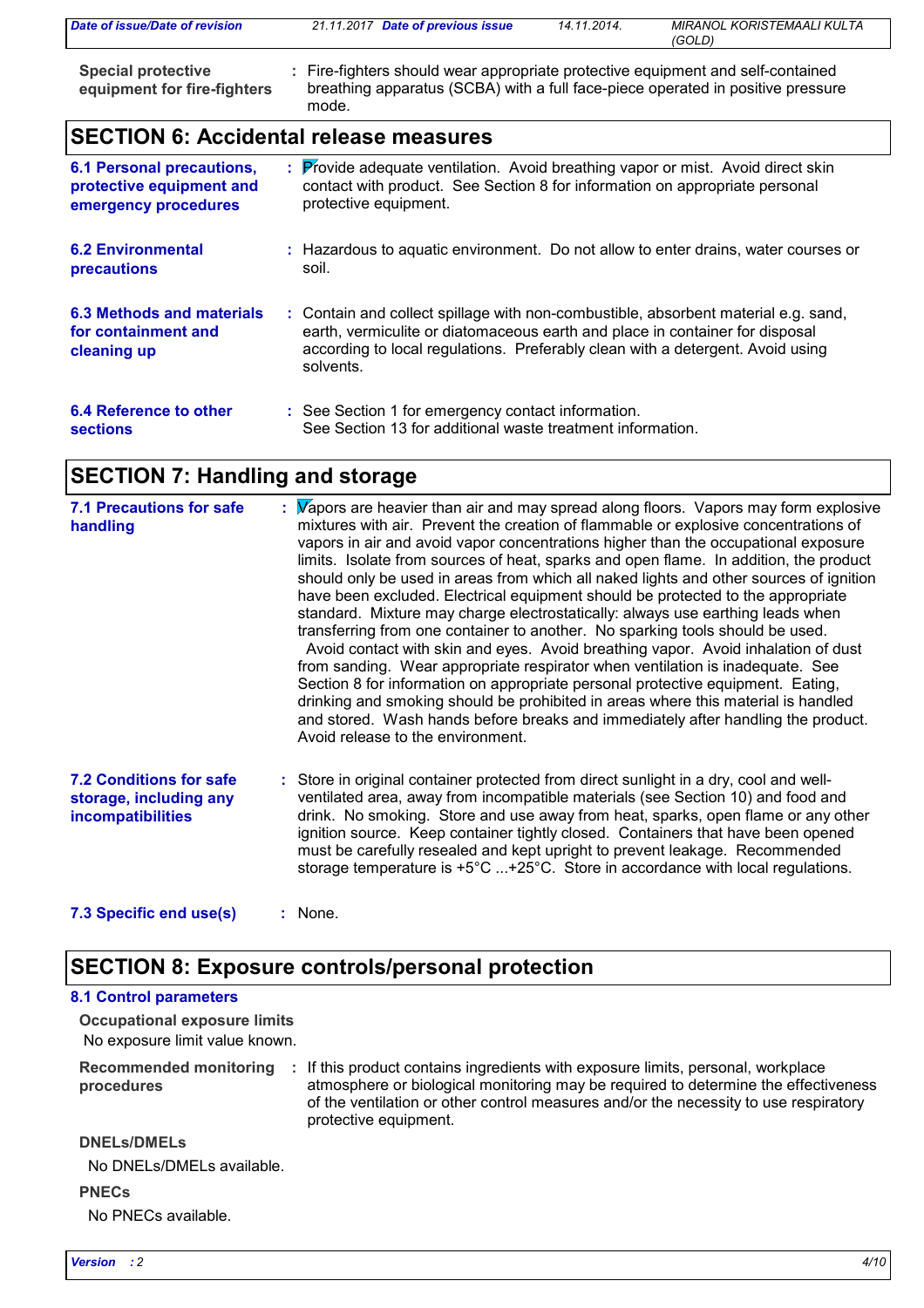#### **8.2 Exposure controls**

#### **Appropriate engineering controls**

Provide adequate ventilation. Where reasonably practicable, this should be achieved by the use of local exhaust ventilation and good general extraction. Use explosion-proof ventilation equipment. If these are not sufficient to maintain concentrations of particulates and solvent vapors below the OEL, suitable respiratory protection must be worn (see Personal protection). Comply with the health and safety at work laws.

**Individual protection measures**

| <b>Eye/face protection</b>                | : Use safety eyewear designed to protect against splash of liquids (EN166).                                                                                                                                                                                                                                                                                                                                                                                                                                 |
|-------------------------------------------|-------------------------------------------------------------------------------------------------------------------------------------------------------------------------------------------------------------------------------------------------------------------------------------------------------------------------------------------------------------------------------------------------------------------------------------------------------------------------------------------------------------|
| <b>Hand protection</b>                    | : Wear protective gloves. Gloves should be replaced regularly and if there is any<br>sign of damage to the glove material. The instructions and information provided by<br>the glove manufacturer on use, storage, maintenance and replacement must be<br>followed.<br>Recommended glove material (EN374):<br>< 1 hour (breakthrough time): nitrile rubber                                                                                                                                                  |
|                                           | > 8 hours (breakthrough time): fluor rubber, laminated foil<br>Not recommended: PVC or natural rubber (latex) gloves                                                                                                                                                                                                                                                                                                                                                                                        |
| <b>Skin protection</b>                    | : $\overline{M}$ ear suitable protective clothing. This product is classified as flammable. If<br>necessary, personnel should wear antistatic clothing made of natural fibers or of<br>high-temperature-resistant synthetic fibers.                                                                                                                                                                                                                                                                         |
| <b>Respiratory protection</b>             | : $\mathbb{F}$ ventilation is inadequate, use respirator that will protect against organic vapor and<br>dust/mist. Wear a half mask or full face respirator with gas and vapor filter A and<br>dust filter P2 during sanding (EN140:1998, EN405:2001). During continuous and<br>long-term work the use of motor-driven or air-fed respirators is recommended<br>(EN12941:1998). Be sure to use an approved/certified respirator or equivalent.<br>Check that mask fits tightly and change filter regularly. |
| <b>Environmental exposure</b><br>controls | : For information regarding environmental protection measures, please refer to<br>section 13 for waste handling, section 7 for handling and storage and section 1.2<br>for relevant identified uses of the substance or mixture and uses advised against.                                                                                                                                                                                                                                                   |

### **SECTION 9: Physical and chemical properties**

#### **9.1 Information on basic physical and chemical properties**

| Appearance                                                 |                                                                                              |
|------------------------------------------------------------|----------------------------------------------------------------------------------------------|
| <b>Physical state</b>                                      | : Liquid.                                                                                    |
| Color                                                      | $:$ Gold.                                                                                    |
| Odor                                                       | : Strong.                                                                                    |
| <b>Odor threshold</b>                                      | : Not relevant for the hazard assessment of the product.                                     |
| pH                                                         | : Not relevant for the hazard assessment of the product.                                     |
| <b>Melting point/freezing point</b>                        | : < -60 °C (hydrocarbons, C9-C12, n-alkanes, isoalkanes, cyclics, aromatics<br>$(2-25%)$     |
| Initial boiling point and<br>boiling range                 | : Not available.                                                                             |
| <b>Flash point</b>                                         | : 33 °C (hydrocarbons, C9-C12, n-alkanes, isoalkanes, cyclics, aromatics<br>$(2-25%)$        |
| <b>Evaporation rate</b>                                    | : Not available.                                                                             |
| Flammability (solid, gas)                                  | : Not applicable. Product is a liquid.                                                       |
| Upper/lower flammability or<br>explosive limits            | : Lower: 1,4 % (hydrocarbons, C9-C12, n-alkanes, isoalkanes, cyclics, aromatics<br>$(2-25%)$ |
|                                                            | Upper: 7,6 % (hydrocarbons, C9-C12, n-alkanes, isoalkanes, cyclics, aromatics<br>$(2-25%)$   |
| Vapor pressure                                             | : Not available.                                                                             |
| Vapor density                                              | : Not available.                                                                             |
| <b>Density</b>                                             | : $\sqrt{1.04}$ g/cm <sup>3</sup>                                                            |
| Solubility(ies)                                            | : <i>insoluble in water.</i>                                                                 |
| Partition coefficient: n-octanol/: Not available.<br>water |                                                                                              |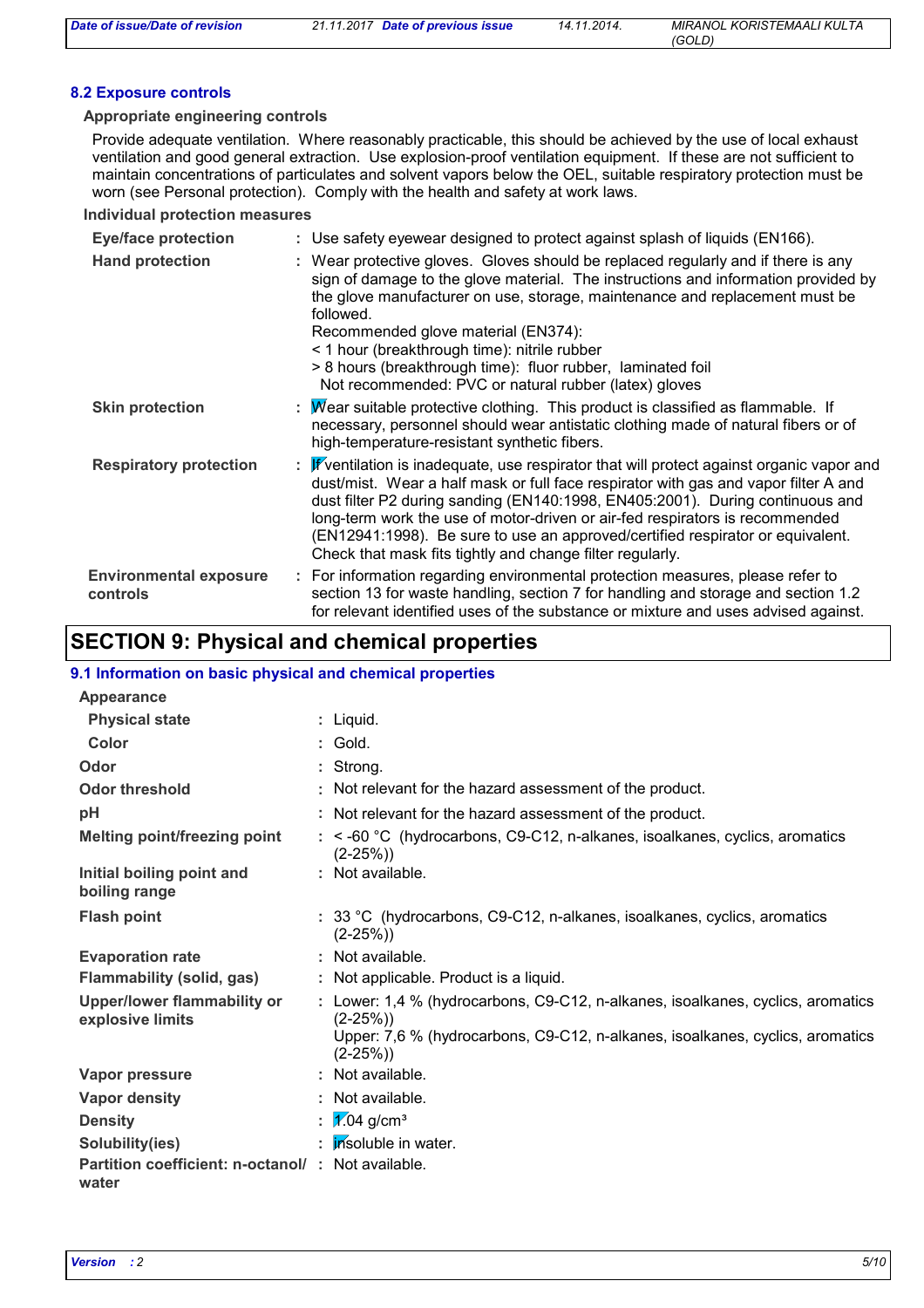| Date of issue/Date of revision   | 21.11.2017 Date of previous issue                        | 14.11.2014. | MIRANOL KORISTEMAALI KULTA<br>(GOLD)                                            |
|----------------------------------|----------------------------------------------------------|-------------|---------------------------------------------------------------------------------|
| <b>Auto-ignition temperature</b> | $(2-25%)$                                                |             | : 280 - 470 °C (hydrocarbons, C9-C12, n-alkanes, isoalkanes, cyclics, aromatics |
| <b>Decomposition temperature</b> | : Not relevant for the hazard assessment of the product. |             |                                                                                 |
| <b>Viscosity</b>                 | : Not relevant for the hazard assessment of the product. |             |                                                                                 |
| <b>Explosive properties</b>      | : No explosive ingredients present.                      |             |                                                                                 |
| <b>Oxidizing properties</b>      | : No oxidizing ingredients present.                      |             |                                                                                 |

#### **9.2 Other information**

No additional information.

| <b>SECTION 10: Stability and reactivity</b>     |                                                                                                                                                               |  |
|-------------------------------------------------|---------------------------------------------------------------------------------------------------------------------------------------------------------------|--|
| <b>10.1 Reactivity</b>                          | $\therefore$ See Section 10.5.                                                                                                                                |  |
| <b>10.2 Chemical stability</b>                  | : Stable under recommended storage and handling conditions (see Section 7).                                                                                   |  |
| 10.3 Possibility of<br>hazardous reactions      | : May present an explosion hazard when material is suspended in air in confined<br>areas or equipment and subjected to spark, heat or flame.                  |  |
| <b>10.4 Conditions to avoid</b>                 | : Avoid extreme heat and freezing. Avoid all possible sources of ignition (spark or<br>flame).                                                                |  |
| 10.5 Incompatible materials                     | : Keep away from the following materials to prevent strong exothermic reactions:<br>oxidizing agents<br>strong acids<br>strong alkalis                        |  |
| <b>10.6 Hazardous</b><br>decomposition products | : When exposed to high temperatures, hazardous decomposition products may be<br>produced, such as carbon monoxide and dioxide, smoke, oxides of nitrogen etc. |  |

### **SECTION 11: Toxicological information**

#### **11.1 Information on toxicological effects**

There is no testdata available on the product itself.

The product is classified as hazardous according to Regulation (EC) 1272/2008 as amended.

Exposure to component solvent vapor concentrations in excess of the stated occupational exposure limit may result in adverse health effects such as mucous membrane and respiratory system irritation and adverse effects on the kidneys, liver and central nervous system. Symptoms and signs include headache, dizziness, fatigue, muscular weakness, drowsiness and, in extreme cases, loss of consciousness. Repeated or prolonged contact with the mixture may cause removal of natural fat from the skin, resulting in non-allergic contact dermatitis and absorption through the skin. If splashed in the eyes, the liquid may cause irritation and reversible damage. Ingestion may cause nausea, diarrhea and vomiting.

**Acute toxicity**

Not classified.

**Irritation/Corrosion**

Not classified.

**Sensitization**

**Carcinogenicity Mutagenicity Teratogenicity Reproductive toxicity** Not classified. Not classified. Not classified. **Contains small amounts of sensitizing substances:** Fatty acids, tall-oil, compds. with oleylamine isobutyl methacrylate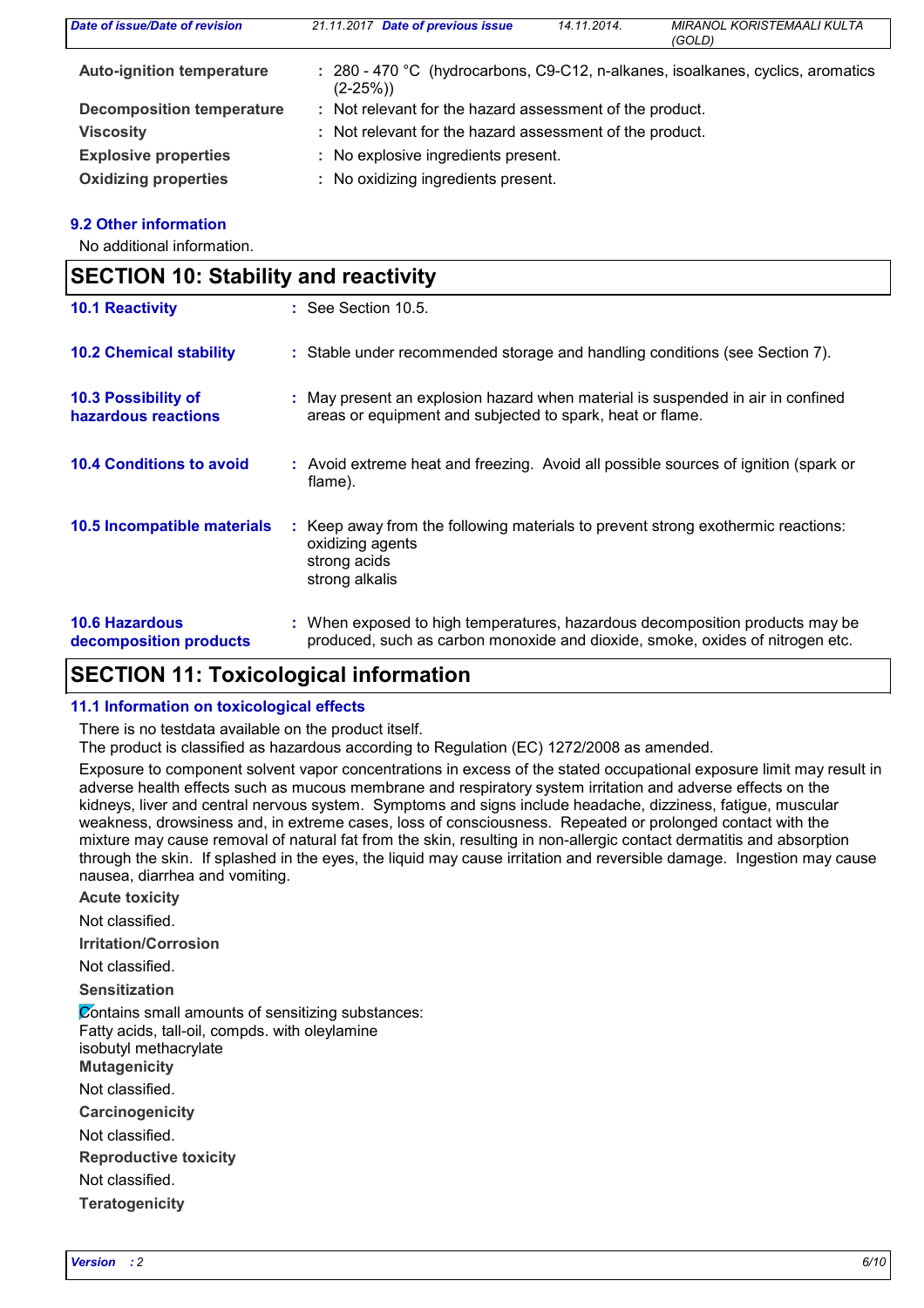Not classified.

**Specific target organ toxicity (single exposure)**

May cause drowsiness or dizziness.

**Specific target organ toxicity (repeated exposure)**

Causes damage to organs through prolonged or repeated exposure.

**Aspiration hazard**

Not classified.

### **SECTION 12: Ecological information**

**Ecological testing has not been conducted on this product.** Do not allow to enter drains, water courses or soil.

The product is classified as environmetally hazardous according to Regulation (EC) 1272/2008. Very toxic to aquatic life with long lasting effects.

#### **12.1 Toxicity**

| <b>Product/ingredient name</b>                                                 | <b>Result</b>                      | <b>Species</b>                                | <b>Exposure</b> |
|--------------------------------------------------------------------------------|------------------------------------|-----------------------------------------------|-----------------|
| hydrocarbons, C9-C12, n-<br>alkanes, isoalkanes, cyclics,<br>aromatics (2-25%) | $LC505$ mg/l                       | Fish                                          | 96 hours        |
| copper                                                                         | Acute EC50 1.6 µg/l Fresh water    | Crustaceans - Ceriodaphnia<br>dubia - Neonate | 48 hours        |
| zinc powder dust (stabilised)                                                  | Acute EC50 0.572 mg/l Marine water | Algae - Ulva pertusa                          | 96 hours        |
|                                                                                | Acute LC50 0.24 mg/l Fresh water   | Fish - Oncorhynchus mykiss                    | 96 hours        |
|                                                                                | Chronic NOEC 2.6 µg/l Fresh water  | Fish - Cyprinus carpio                        | 4 weeks         |

**12.2 Persistence and degradability**

**:** No specific data.

#### **12.3 Bioaccumulative potential**

| <b>Product/ingredient name</b>             | $LogP_{ow}$ | <b>Bioconcentration factor</b><br><b>IBCF1</b> | <b>Potential</b> |
|--------------------------------------------|-------------|------------------------------------------------|------------------|
| <b>Bobutyl</b> methacrylate                | 2.95        |                                                | low              |
| Naphtha (petroleum),<br>hydrotreated heavy | $\sim$      | 10 to 2500                                     | high             |

#### **12.4 Mobility in soil**

| Soil/water partition           |  | : Not available. |
|--------------------------------|--|------------------|
| coefficient (K <sub>oc</sub> ) |  |                  |
| <b>Mobility</b>                |  | : Not available. |

| 12.5 Results of PBT and vPvB assessment |                   |  |  |
|-----------------------------------------|-------------------|--|--|
| <b>PBT</b>                              | : Not applicable. |  |  |
| <b>vPvB</b>                             | : Not applicable. |  |  |

#### **12.6 Other adverse effects :**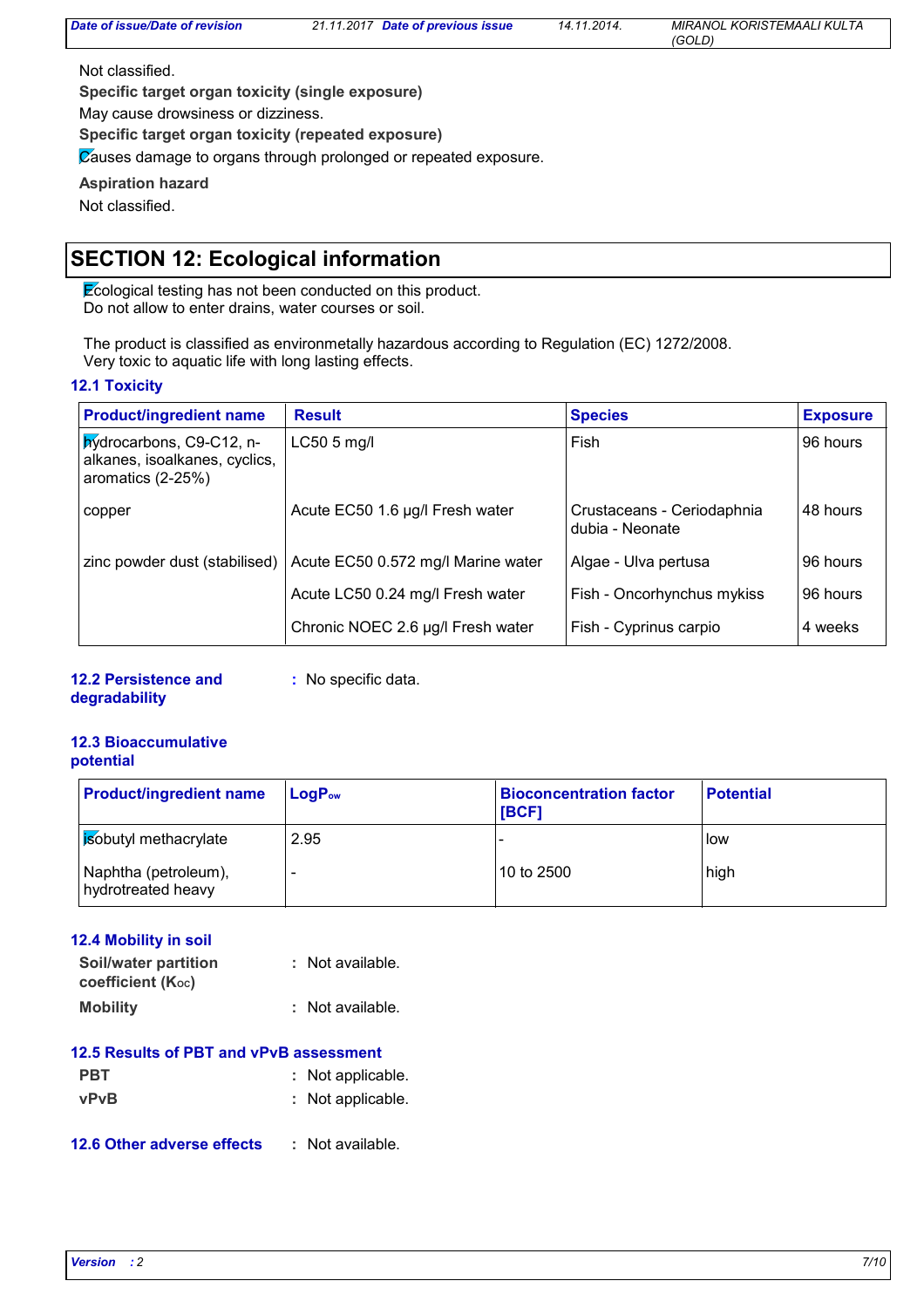### **SECTION 13: Disposal considerations**

#### **13.1 Waste treatment methods**

#### **Product**

```
Methods of disposal :
```
Remove as much product as possible from the tools before cleaning. Liquid residue and cleaning liquids are hazardous waste and must not be emptied into drains or sewage system, but handled in accordance with national regulations. Product residues should be left at special companies which have permission for gathering this kind of wastes.

#### **European waste catalogue (EWC)**

| Waste code                                                                                     | <b>Waste designation</b> |  |
|------------------------------------------------------------------------------------------------|--------------------------|--|
| waste paint and varnish containing organic solvents or other hazardous substances<br>08 01 11* |                          |  |

If this product is mixed with other wastes, the original waste product code may no longer apply and the appropriate code should be assigned. For further information, contact your local waste authority.

#### **Packaging**

**Methods of disposal :** Empty packaging should be disposed of in accordance with national regulations.

**Special precautions :** : None.

### **SECTION 14: Transport information**

| <b>UN1263</b>                                                                                                                                                                      | UN1263                                                                                         |                                                                                                                         |
|------------------------------------------------------------------------------------------------------------------------------------------------------------------------------------|------------------------------------------------------------------------------------------------|-------------------------------------------------------------------------------------------------------------------------|
|                                                                                                                                                                                    |                                                                                                | UN1263                                                                                                                  |
| <b>PAINT</b>                                                                                                                                                                       | <b>PAINT</b>                                                                                   | <b>PAINT</b>                                                                                                            |
| 3                                                                                                                                                                                  | 3                                                                                              | 3                                                                                                                       |
| III                                                                                                                                                                                | III                                                                                            | $\mathbf{III}$                                                                                                          |
| Yes.                                                                                                                                                                               | Yes.                                                                                           | Yes. The<br>environmentally<br>hazardous substance<br>mark is not required.                                             |
| The environmentally<br>hazardous substance<br>mark is not required<br>when transported in<br>sizes of ≤5 L or ≤5 kg.<br><b>Special provisions</b><br>640 (E)<br><b>Tunnel code</b> | The marine pollutant<br>mark is not required<br>when transported in<br>sizes of ≤5 L or ≤5 kg. | The environmentally<br>hazardous substance<br>mark may appear if<br>required by other<br>transportation<br>regulations. |
|                                                                                                                                                                                    | (D/E)                                                                                          |                                                                                                                         |

**user**

**14.6 Special precautions for : Transport within user's premises: always transport in closed containers that are** upright and secure. Ensure that persons transporting the product know what to do in the event of an accident or spillage.

**14.7 Transport in bulk according to Annex II of MARPOL and the IBC Code**

**:** Not available.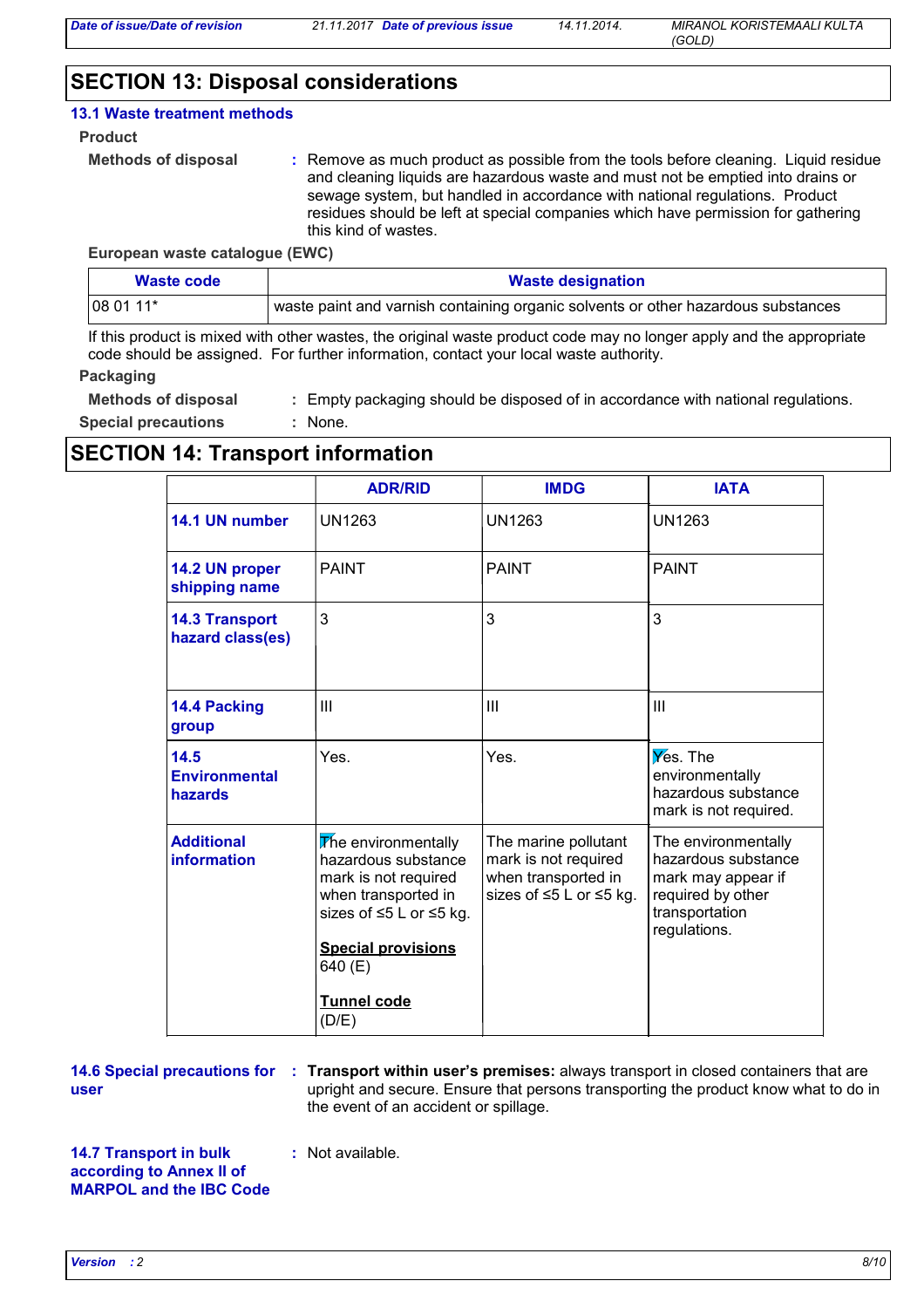*Date of issue/Date of revision 21.11.2017 Date of previous issue 14.11.2014.*

*MIRANOL KORISTEMAALI KULTA (GOLD)*

### **SECTION 15: Regulatory information**

|  | 15.1 Safety, health and environmental regulations/legislation specific for the substance or mixture |  |
|--|-----------------------------------------------------------------------------------------------------|--|
|--|-----------------------------------------------------------------------------------------------------|--|

**EU Regulation (EC) No. 1907/2006 (REACH)**

| <b>Other EU regulations</b>                                                          |                                                                                                 |
|--------------------------------------------------------------------------------------|-------------------------------------------------------------------------------------------------|
| <b>Europe inventory</b>                                                              | : Not determined.                                                                               |
| Industrial emissions<br>(integrated pollution<br>prevention and control) -<br>Air    | : Listed                                                                                        |
| Industrial emissions<br>(integrated pollution)<br>prevention and control) -<br>Water | : Listed                                                                                        |
| <b>15.2 Chemical Safety</b><br>Assessment                                            | : This product contains substances for which Chemical Safety Assessments are still<br>required. |

## **SECTION 16: Other information**

| $\nabla$ Indicates information that has changed from previously issued version. |  |  |
|---------------------------------------------------------------------------------|--|--|
|                                                                                 |  |  |

| <b>Abbreviations and</b><br>acronyms                                                                                    | : ATE = Acute Toxicity Estimate<br>CLP = Classification, Labelling and Packaging Regulation [Regulation (EC) No.<br>1272/2008]<br><b>DMEL = Derived Minimal Effect Level</b><br>DNEL = Derived No Effect Level<br>EUH statement = CLP-specific Hazard statement<br>PBT = Persistent, Bioaccumulative and Toxic<br><b>PNEC = Predicted No Effect Concentration</b><br><b>RRN = REACH Registration Number</b><br>vPvB = Very Persistent and Very Bioaccumulative |                                                                                                                                                                                                                                                                                                                                                                                                                                                                                                            |  |
|-------------------------------------------------------------------------------------------------------------------------|----------------------------------------------------------------------------------------------------------------------------------------------------------------------------------------------------------------------------------------------------------------------------------------------------------------------------------------------------------------------------------------------------------------------------------------------------------------|------------------------------------------------------------------------------------------------------------------------------------------------------------------------------------------------------------------------------------------------------------------------------------------------------------------------------------------------------------------------------------------------------------------------------------------------------------------------------------------------------------|--|
|                                                                                                                         |                                                                                                                                                                                                                                                                                                                                                                                                                                                                | Procedure used to derive the classification according to Regulation (EC) No. 1272/2008 [CLP/GHS]                                                                                                                                                                                                                                                                                                                                                                                                           |  |
|                                                                                                                         | <b>Classification</b>                                                                                                                                                                                                                                                                                                                                                                                                                                          | <b>Justification</b>                                                                                                                                                                                                                                                                                                                                                                                                                                                                                       |  |
| $\cancel{F}$ am. Liq. 3, H226<br>STOT SE 3, H336<br>STOT RE 1, H372<br>Aquatic Acute 1, H400<br>Aquatic Chronic 1, H410 |                                                                                                                                                                                                                                                                                                                                                                                                                                                                | On basis of test data<br>Calculation method<br><b>Calculation method</b><br><b>Calculation method</b><br>Calculation method                                                                                                                                                                                                                                                                                                                                                                                |  |
| Full text of abbreviated H<br><b>statements</b>                                                                         | $\mathbf{H}$ 226<br>Flammable liquid and vapor.<br>H302<br>Harmful if swallowed.<br>H304<br>H315<br>Causes skin irritation.<br>H317<br>H318<br>Causes serious eye damage.<br>H319<br>Causes serious eye irritation.<br>H335<br>May cause respiratory irritation.<br>H336<br>H372<br>H373<br>H400<br>Very toxic to aquatic life.<br>H410<br>H411                                                                                                                | May be fatal if swallowed and enters airways.<br>May cause an allergic skin reaction.<br>May cause drowsiness or dizziness.<br>Causes damage to organs through prolonged or repeated exposure.<br>May cause damage to organs through prolonged or repeated exposure.<br>Very toxic to aquatic life with long lasting effects.<br>Toxic to aquatic life with long lasting effects.                                                                                                                          |  |
| <b>Full text of classifications</b><br>[CLP/GHS]                                                                        | Acute Tox. 4, H302<br>÷<br>Aquatic Acute 1, H400<br>Asp. Tox. 1, H304<br><b>EUH066</b><br>Eye Dam. 1, H318<br>Eye Irrit. 2, H319<br>Flam. Liq. 3, H226<br>Skin Irrit. 2, H315                                                                                                                                                                                                                                                                                  | <b>ACUTE TOXICITY (oral) - Category 4</b><br>AQUATIC HAZARD (ACUTE) - Category 1<br>Aquatic Chronic 1, H410 AQUATIC HAZARD (LONG-TERM) - Category 1<br>Aquatic Chronic 2, H411 AQUATIC HAZARD (LONG-TERM) - Category 2<br><b>ASPIRATION HAZARD - Category 1</b><br>Repeated exposure may cause skin dryness or cracking.<br>SERIOUS EYE DAMAGE/ EYE IRRITATION - Category 1<br>SERIOUS EYE DAMAGE/ EYE IRRITATION - Category 2<br>FLAMMABLE LIQUIDS - Category 3<br>SKIN CORROSION/IRRITATION - Category 2 |  |